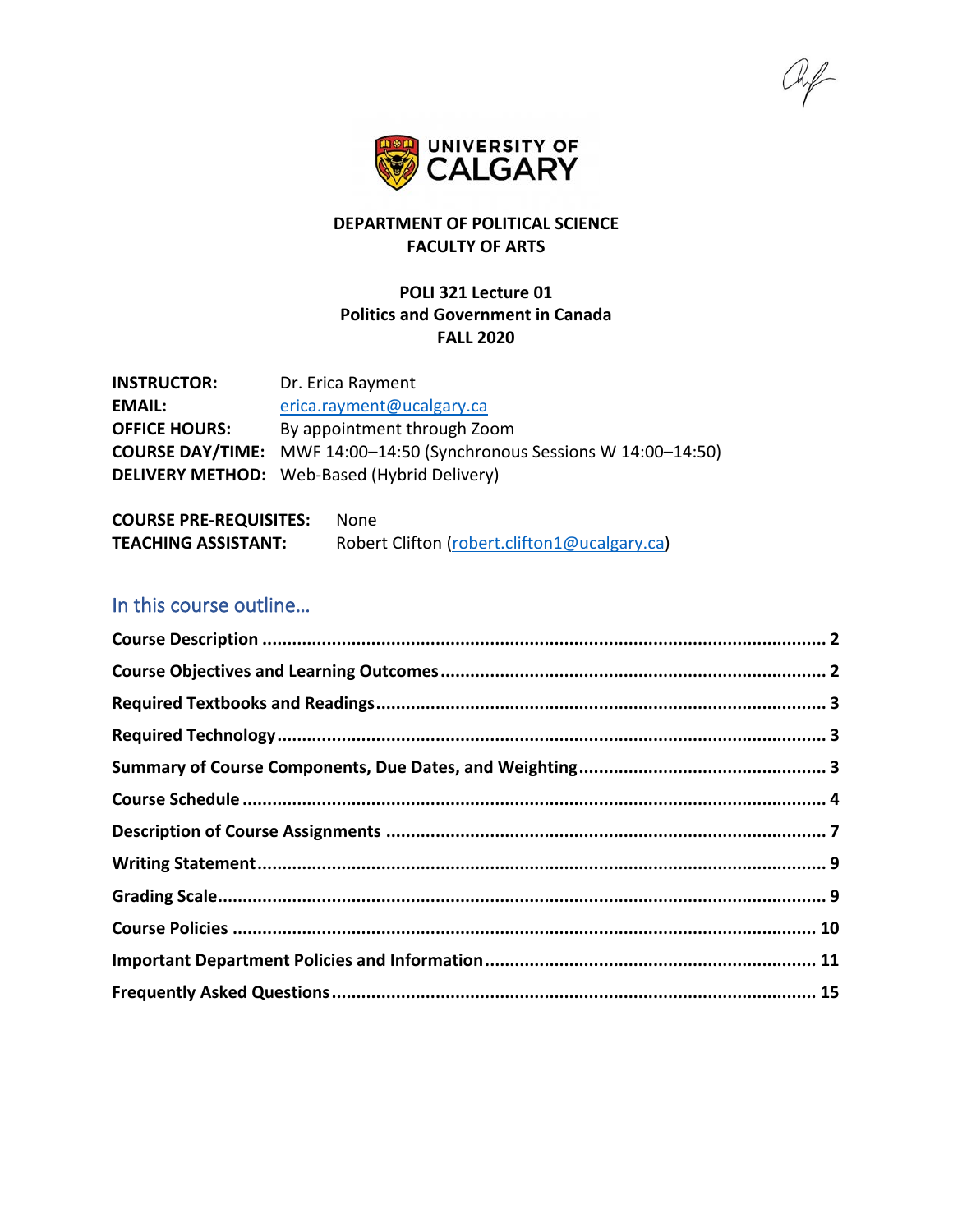# <span id="page-1-0"></span>Course Description

This course introduces students to the study of Canadian politics and government with a focus on political institutions and processes. Students will learn about the constitution, federalism, the electoral system, parties, parliament, the bureaucracy and the courts. The course presents each topic as part of a series of interrelated building blocks, with each week building upon the knowledge and foundations established in previous topics. This approach emphasizes the connections and relationships across political institutions and processes. Class discussions about each topic are oriented around assessing the democratic character of political institutions and processes through the lens of participation, inclusiveness, and responsiveness. The course also integrates questions about women, racialized minorities and Indigenous people into discussions about topics throughout the semester.

The course is delivered through a hybrid format. Asynchronous content, including short lecture videos, will be posted to the course website on a weekly basis. Weekly synchronous Zoom sessions will include group activities and student polls. Students are expected to engage with both the asynchronous and synchronous elements of the course.

# <span id="page-1-1"></span>Course Objectives and Learning Outcomes

This course is designed to:

- Provide an introduction to Canadian political institutions and processes;
- Stimulate student interest in Canadian politics, policy and government;
- Equip students with the skills and knowledge to engage critically and effectively as active participants in Canadian politics;
- Help students develop and practice key research, writing, and critical thinking skills that will help them succeed in their university career and beyond.

By the end of this course, students will be able to:

- Identify and explain the role and function of key Canadian political institutions and understand how these institutions operate in relation to one another;
- Understand appropriate metrics and frameworks to evaluate Canadian politics and political institutions;
- Apply this understanding to evaluate and discuss current and historical issues and events in Canadian politics;
- Access and use electronic databases, journals, books and other reputable resources to identify and gather relevant source materials;
- Assess, evaluate and synthesize evidence and arguments;
- Develop a clearly articulated thesis statement and advance persuasive, evidence-based written arguments.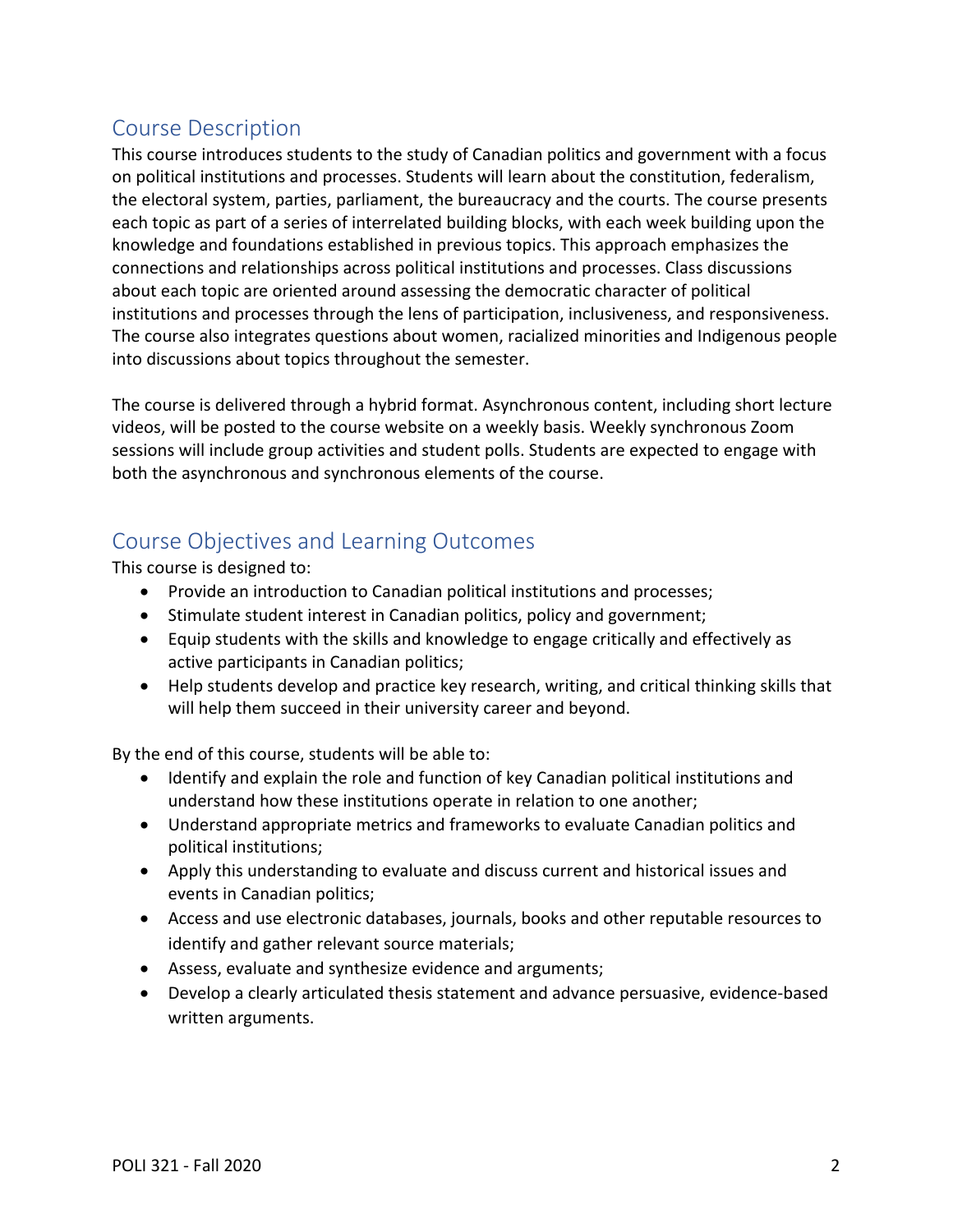# <span id="page-2-0"></span>Required Textbooks and Readings

There are two required texts for the course:

- Cochrane, Christopher, Kelly Blidook, and Rand Dyck. 2020. *Canadian Politics: Critical Approaches*. 9th Edition. Toronto: Nelson.
- Russell, Peter, François Rocher, Debra Thompson and Amanda Bittner, eds. 2016. *Essential Readings in Canadian Government and Politics.* 2nd Edition. Toronto: Emond Montgomery.

Both texts are available in hard copy or as e-books through the University of Calgary bookstore.

Any additional readings listed in the Course Schedule will be made available through the course website. Please note that the instructor may make minor modifications to the assigned course readings to respond to current issues or emerging scholarship. Any changes to the schedule of assigned readings will be announced on the course website. If there is a discrepancy between the assigned readings listed in the syllabus and the readings listed on the course website, please treat the course website as authoritative.

# <span id="page-2-1"></span>Required Technology

Students in this course are required to have a computer with an internet connection and audio/video capability. Course content will made available through D2L and synchronous sessions will be held using Zoom.

# <span id="page-2-2"></span>Summary of Course Components, Due Dates, and Weighting

| Assessment                       | <b>Modality</b>         | <b>Due Date</b>                              | Weighting |
|----------------------------------|-------------------------|----------------------------------------------|-----------|
| Syllabus Quiz                    | Quiz in D2L             | September 18                                 | 2%        |
| <b>Discussion Posts</b>          | Discussion board in D2L | Ongoing                                      | 8%        |
| Participation                    | Weekly Zoom sessions    | Ongoing                                      | 5%        |
| Quizzes (Best 2 out of 3)        | Quizzes in D2L          | September 28, October 19,<br>and November 16 | 20%       |
| Annotated Bibliography & Outline | File upload in D2L      | October 26                                   | 10%       |
| Research Paper                   | File upload in D2L      | November 27                                  | 25%       |
| Final Take-Home Exam             | File upload in D2L      | December 11 (Questions<br>posted December 9) | 30%       |

#### **NOTE: All course assignments** *must* **be submitted electronically through the course website.**

If a student misses a required course component, please contact the instructor as soon as possible.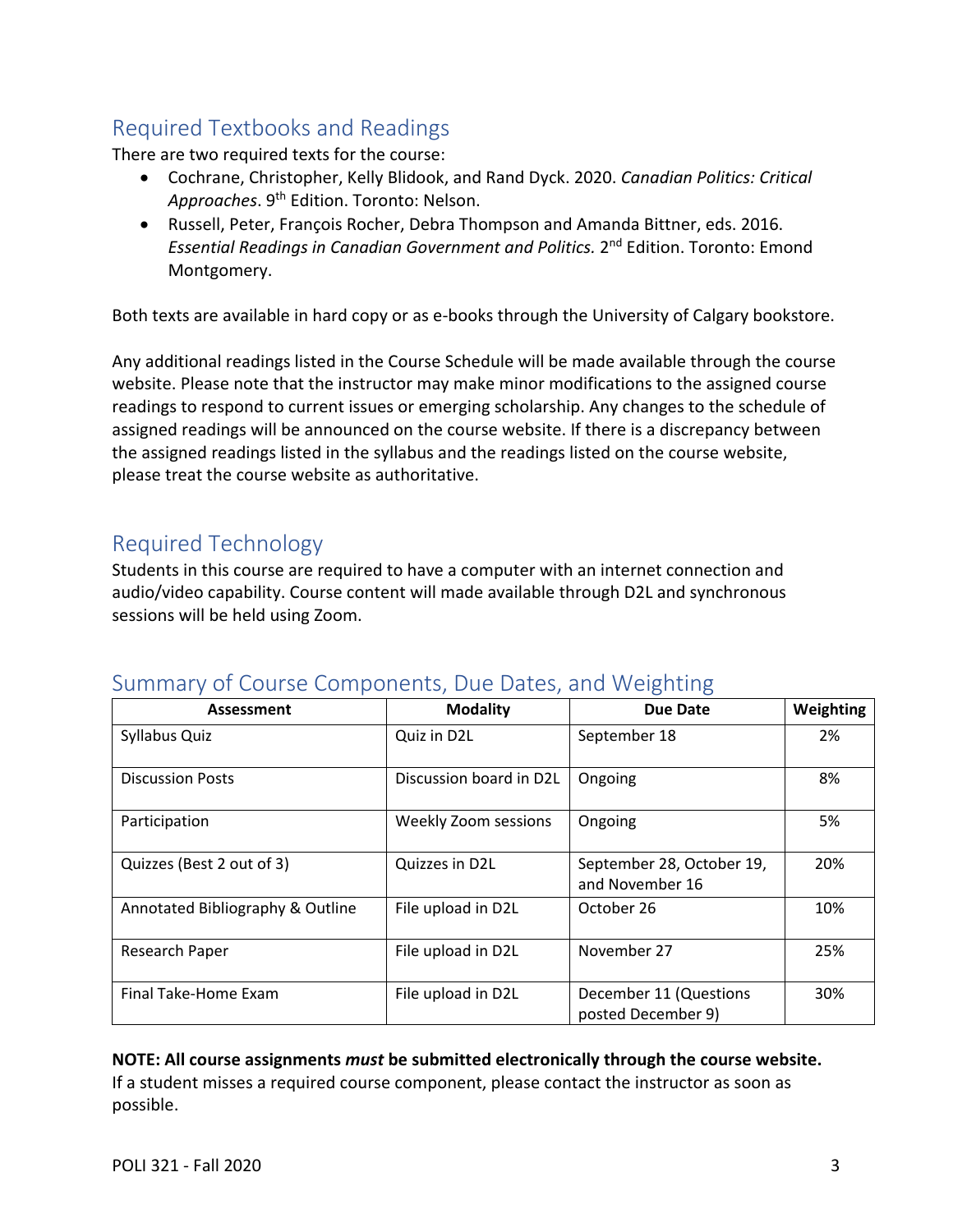# <span id="page-3-0"></span>Course Schedule

Please note that the schedule below is tentative and may change as the need arises. Any changes to this schedule will be announced on the course website. If there is a discrepancy between the schedule and/or assigned readings listed in the syllabus and the schedule and/or assigned readings listed on the course website, please treat the course website as authoritative.

# **Week 1 (September 8 – 11): Introduction/Welcome**

*Please review the syllabus and feel free to get a jump on next week's readings.*

# **Week 2 (September 14 – 18): Understanding Canadian Democracy**

#### \*\*SYLLABUS QUIZ MUST BE COMPLETED BY THE END OF THIS WEEK\*\*

*Why study Canadian politics? How do we define democracy? How democratic are Canadian political institutions?*

- Cochrane, Blidook and Dyck Chapter 1: Approaching the Study of Politics (pp. 3-9)
- Cross, William. 2010. "Constructing the Canadian Democratic Audit." In William P. Cross, ed. *Auditing Canadian Democracy*. Vancouver: UBC Press.

#### **Week 3 (September 21 – 25): The Constitution and Constitutional Change**

*What does the Canadian constitution consist of? How has the constitution changed over time and how have these changes been negotiated? What are some of the strengths and shortcomings of the Canadian constitution?*

- Cochrane, Blidook and Dyck Chapter 16: The Canadian Constitution and Constitutional Change
- Russell et al. Reading 3. John A. MacDonald and Georges-Étienne Cartier / The Confederation Debates in the Province of Canada (pp. 10-17)
- Russell et al. Reading 11. Peter H. Russell / Canada A Pioneer in the Management of Constitutional Politics in a Multi-National Society (pp. 70-75)
- Russell et al. Reading 39. Peter H. Russell / Constitutional Politics: In a New Era Canada Returns to Old Methods (pp. 269-274)

# **Week 4 (September 28 – October 2): Federalism**

#### \*\*QUIZ 1 THIS WEEK\*\*

*What are the key characteristics of Canadian federalism? What are the implications of Canada's federal structure for the practice of Canadian politics and democracy? Does Canada's federal system mitigate or exacerbate existing social cleavages?*

- Cochrane, Blidook and Dyck Chapter 17: The Federal System
- Russell et al. Reading 41. Alan C. Cairns / The Government and Societies of Canadian Federalism (pp. 286-292)
- Russell et al. Reading 43. Roger Gibbins / Federalism and Regional Alienation (pp. 299- 305)
- Russell et al. Reading 45. François Rocher / The Quebec-Canada Dynamic *or* the Negotiation of the Ideal of Federalism (pp. 312-318)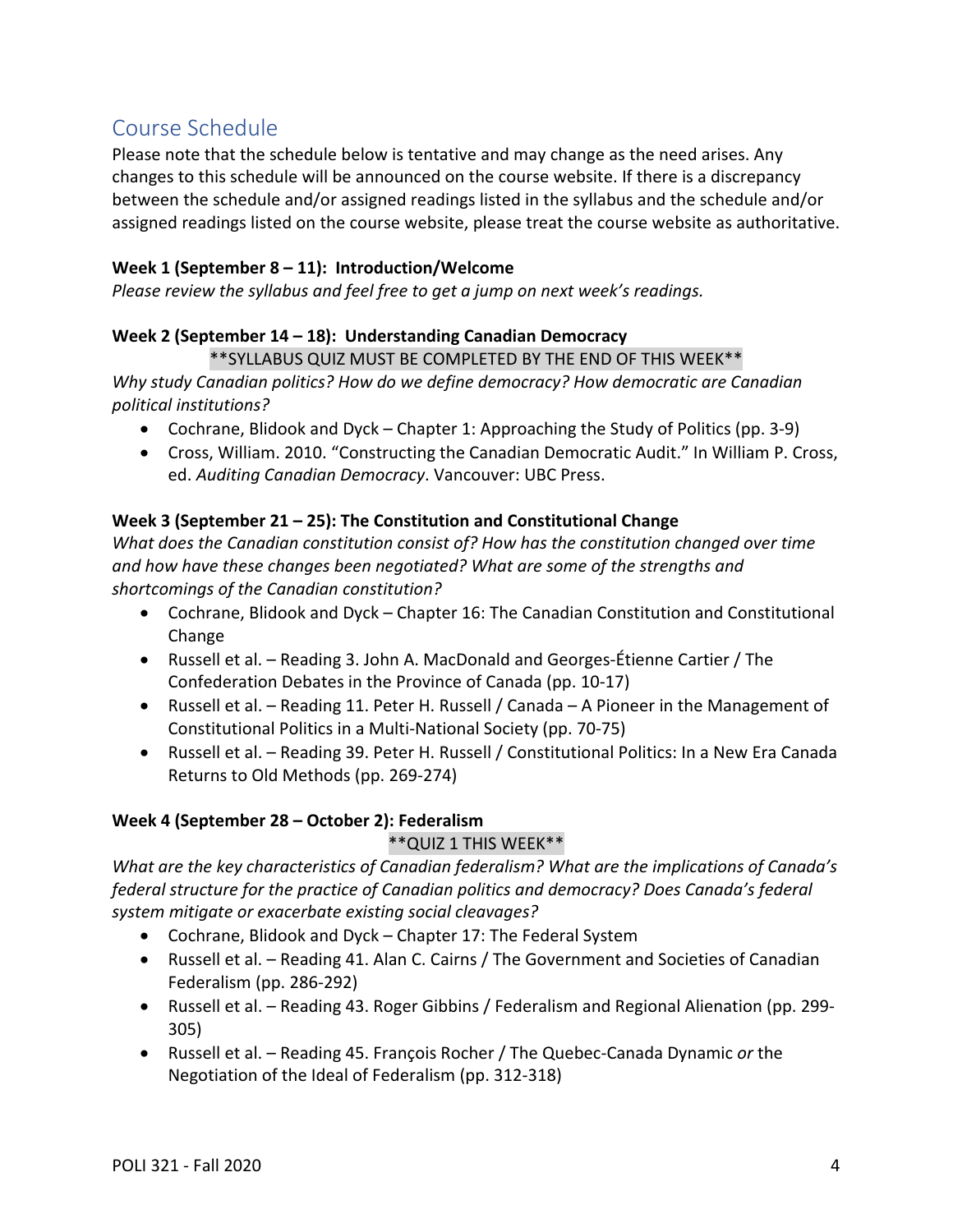# **Week 5 (October 5 – 9): The Electoral System**

*What are the rules and processes through which we choose our elected representatives? How do electoral rules impact electoral outcomes? Is our electoral system fair? How should we assess fairness in this context?*

- Cochrane, Blidook and Dyck Chapter 12: Elections and the Electoral System
- Russell et al. Reading 23. Dennis Pilon / The Politics of Voting (pp. 152-158)
- Virgint, Erin. 2016. "Electoral Systems and Women's Representation." Library of Parliament Publication No. 2016-30-E (pp. 3-7). Online: [https://lop.parl.ca/staticfiles/PublicWebsite/Home/ResearchPublications/BackgroundPa](https://lop.parl.ca/staticfiles/PublicWebsite/Home/ResearchPublications/BackgroundPapers/PDF/2016-30-e.pdf) [pers/PDF/2016-30-e.pdf](https://lop.parl.ca/staticfiles/PublicWebsite/Home/ResearchPublications/BackgroundPapers/PDF/2016-30-e.pdf)
- Cochrane, Christopher. 2017. "The Imaginary Worlds of Electoral System Reform." In Andrew Potter, Daniel Weinstock and Peter Loewen, eds., *Should We Change How We Vote?* Montreal: McGill-Queen's University Press: pp. 42-48.

# **Week 6 (October 12 – 16): Political Parties and Voting**

*What role do political parties play in elections and in the operation of parliamentary democracy in Canada? Wow well do political parties reflect citizens' interests and preferences? How do Canadian political parties measure up against criteria of participation, inclusiveness, and responsiveness?*

- Cochrane, Blidook and Dyck Chapter 13: Political Parties and the Party System
- Cochrane, Blidook and Dyck Chapter 14: The Election Campaign, Voting, and Political Participation (pp. 327-333)
- Russell et al. Reading 19. Alan C. Cairns / The Electoal System and the Party System in Canada, 1921-1965 (pp. 127-133)
- Russell et al. Reading 20. Sylvia Bashevkin / The Higher the Fewer: Women's Participation in Major Party Organizations (pp. 134-139)

# **Week 7 (October 19 – 23): Parliament Part I: The House of Commons**

\*\*QUIZ 2 THIS WEEK\*\*

*What are the core operating principles of Parliament? What is the role of the House of Commons in the Canadian political system? How effective is the House of Commons in fulfilling its role? What are some of the strengths and shortcomings of the House of Commons? Is the House of Commons a representative institution?* 

- Cochrane, Blidook and Dyck Chapter 21: Parliament (pp. 527-553)
- Russell et al. Reading 14. C. E. S. Franks / The Parliament of Canada (pp. 91-96)
- Young, Lisa. 2013. "Slow to Change: Women in the House of Commons." In Linda Trimble, Jane Arscott, and Manon Tremblay, eds., *Stalled: The Representation of Women in Canadian Governments.* Vancouver: UBC Press: 253-272
- Michael D. Morden. 2018. "Parliament and the Representation of Indigenous Issues: The Canadian Case." *Parliamentary Affairs* 71 (pp. 124-143)

# **Week 8 (October 26 – 30): Parliament Part II: The Senate**

\*\*ANNOTATED BIBLIOGRAPHY & OUTLINE DUE THIS WEEK\*\*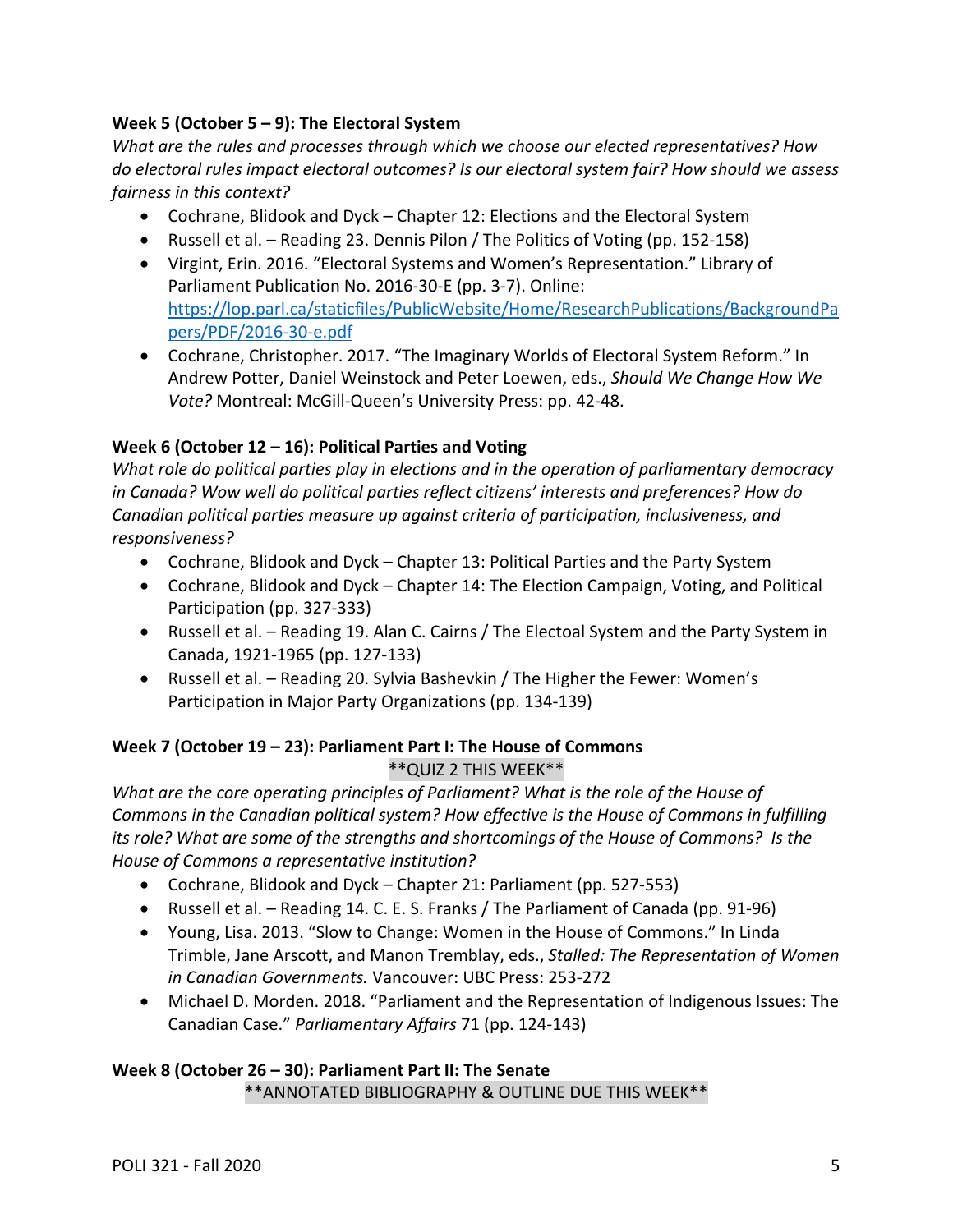*What is the role of the Senate in the Canadian political system? How effective is the Senate in fulfilling its role? Are calls for Senate reform warranted? Have recent reforms been adequate?*

- Cochrane, Blidook and Dyck Chapter 21: Parliament (pp. 554-563)
- Docherty, David. 2002. "The Canadian Senate: Chamber of Sober Reflection or Loony Cousin Best Not Talked About." *The Journal of Legislative Studies*. 8 (3): 27-48
- Thomas, Paul G. 2019. "Moving Toward and Improved Senate." IRPP Study 70. Montreal: Institute for Research on Public Policy (pp. 7-25)

# **Week 9 (November 2 – 6): The Executive**

*What is the role of the political executive and what powers does it possess? What is the role of the Governor General? How do these two aspects of the executive work together? How does the political executive operate in relation to the House of Commons? Does the political executive have too much power?*

- Cochrane, Blidook and Dyck Chapter 19: The Executive: Crown, Prime Minister, and Cabinet
- Russell et al. Reading 15. Donald J. Savoie / The Rise of Court Government (pp. 97-103)

# **Week 10 (November 9 – 13) – Reading Week (No Classes)**

#### **Week 11 (November 16 – 20): The Bureaucracy and Policymaking** \*\*QUIZ 3 THIS WEEK\*\*

*What is the role of the bureaucracy in the policymaking process? Who are some of the other players in the policymaking process? Is the bureaucracy responsive to the needs of Canadians? Are structures for bureaucratic accountability adequate?* 

- Cochrane, Blidook and Dyck Chapter 20: The Bureaucracy
- Savoie, Donald J. *Breaking the Bargain: Public Servants, Ministers and Parliament.* Toronto: University of Toronto Press (pp. 3-16)

# **Week 12 (November 23 – 27): Courts and the Charter**

# \*\*RESEARCH PAPER DUE THIS WEEK\*\*

*What role do the courts play in providing a check on government action and legislation? How has this role changed since the introduction of the Charter? Does the increased prominence of the courts strengthen or undermine Canadian democracy?* 

- Cochrane, Blidook and Dyck Chapter 18: The Charter of Rights and Freedoms
- Cochrane, Blidook and Dyck Chapter 22: The Judiciary
- Russell et al. Reading 48. Peter W. Hogg and Allison A. Bushell / The Charter Dialogue Between Courts and Legislatures or Perhaps the Charter of Rights and Freedoms Isn't Such a Bad Thing After All (pp. 343-352)

# **Week 13 (November 30 – December 4): – Evaluating Canadian Politics and Democracy**

*How do the political institutions and processes that we have covered in the course fit together? Do these institutions fulfill the democratic audit criteria of participation, inclusiveness, and responsiveness? Are some institutions better on these metrics than others?*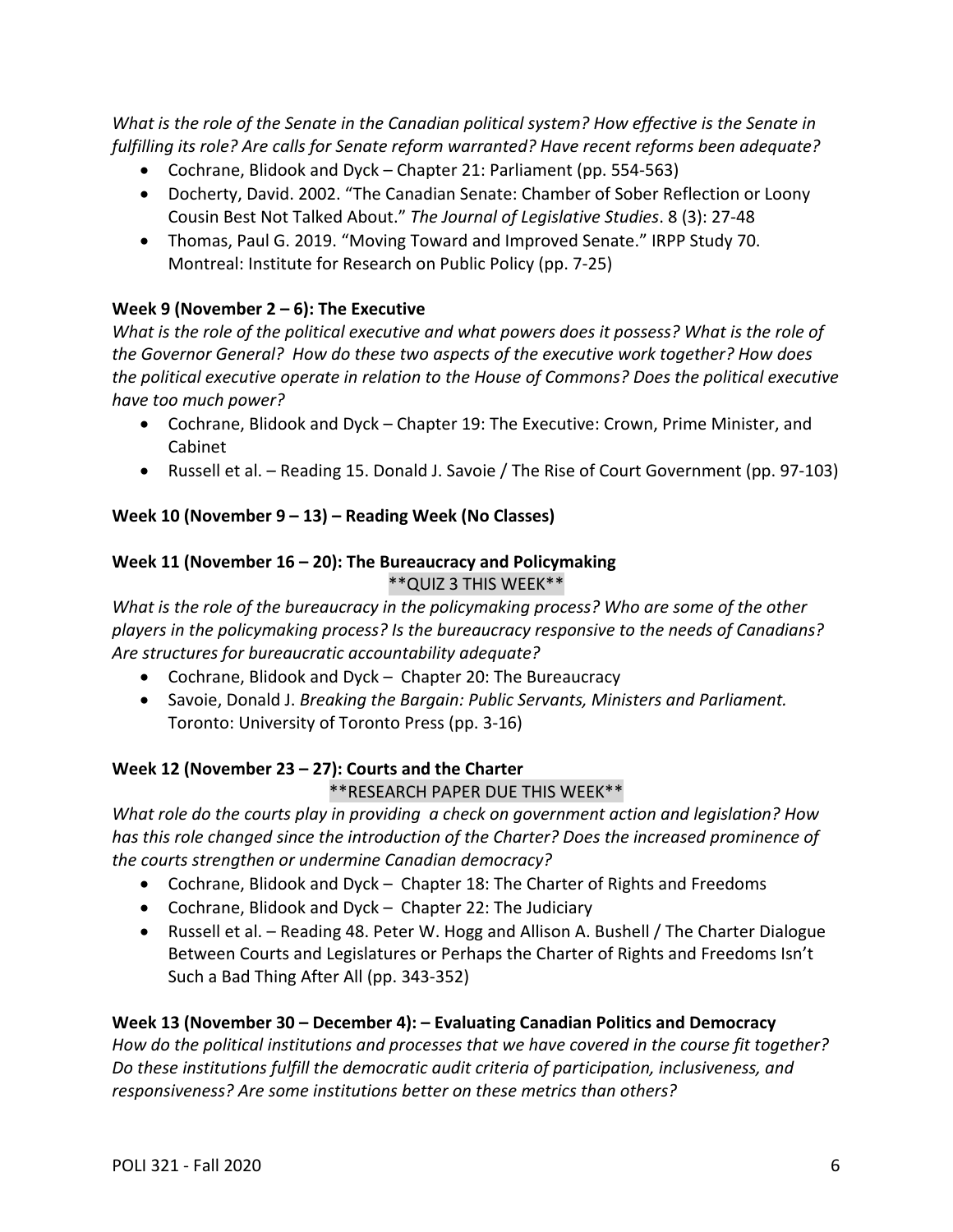• **Review**: Cross, William. 2010. "Constructing the Canadian Democratic Audit." In William P. Cross, ed. *Auditing Canadian* Democracy. Vancouver: UBC Press.

# <span id="page-6-0"></span>Description of Course Assignments

### **Syllabus Quiz**

The easiest 2% you'll ever earn! To ensure students are familiar with the details of course policies, assignment details and lecture topics, there will be a short, multiple choice, open book quiz about the content of the course outline. **The quiz will be available on the course website beginning September 10. The quiz is not timed and students can take the quiz as many times as they would like until the deadline at 11:59 p.m. on September 18.**

#### **Discussion Posts**

To help make connections between the concepts covered in class and real-world events, students are encouraged to use the discussion function on the course website to share news stories, reports, data, etc. related to the course topics and themes.

Four times in the semester, students are asked to post any of the following: a story from a reputable newspaper, a recently released government or non-governmental organization report, a newsworthy video, or a relevant social media thread. Posts should be accompanied by a one-sentence summary of what the posted item is about and a 2-3 sentence explanation of how the posted item relates to the course topics and themes - e.g. does it illuminate, illustrate, or raise questions about something we've discussed in class?

All discussion posts must be submitted by the last day of classes. **Students may submit a maximum of one discussion post for evaluation per week.** Plan the timing of your posts accordingly!

Each item posted earns one point. Each explanation of how the posted item relates to the course earns one point. Irrelevant posts or posts from disreputable sources earn 0.

# **Participation**

To incentivize students to participate in the synchronous sessions each week and to engage with the course content, synchronous sessions will include a range of opportunities through which students can demonstrate engagement with course material (e.g. asking questions, participating in live polls, small group work in Zoom breakout rooms, etc.).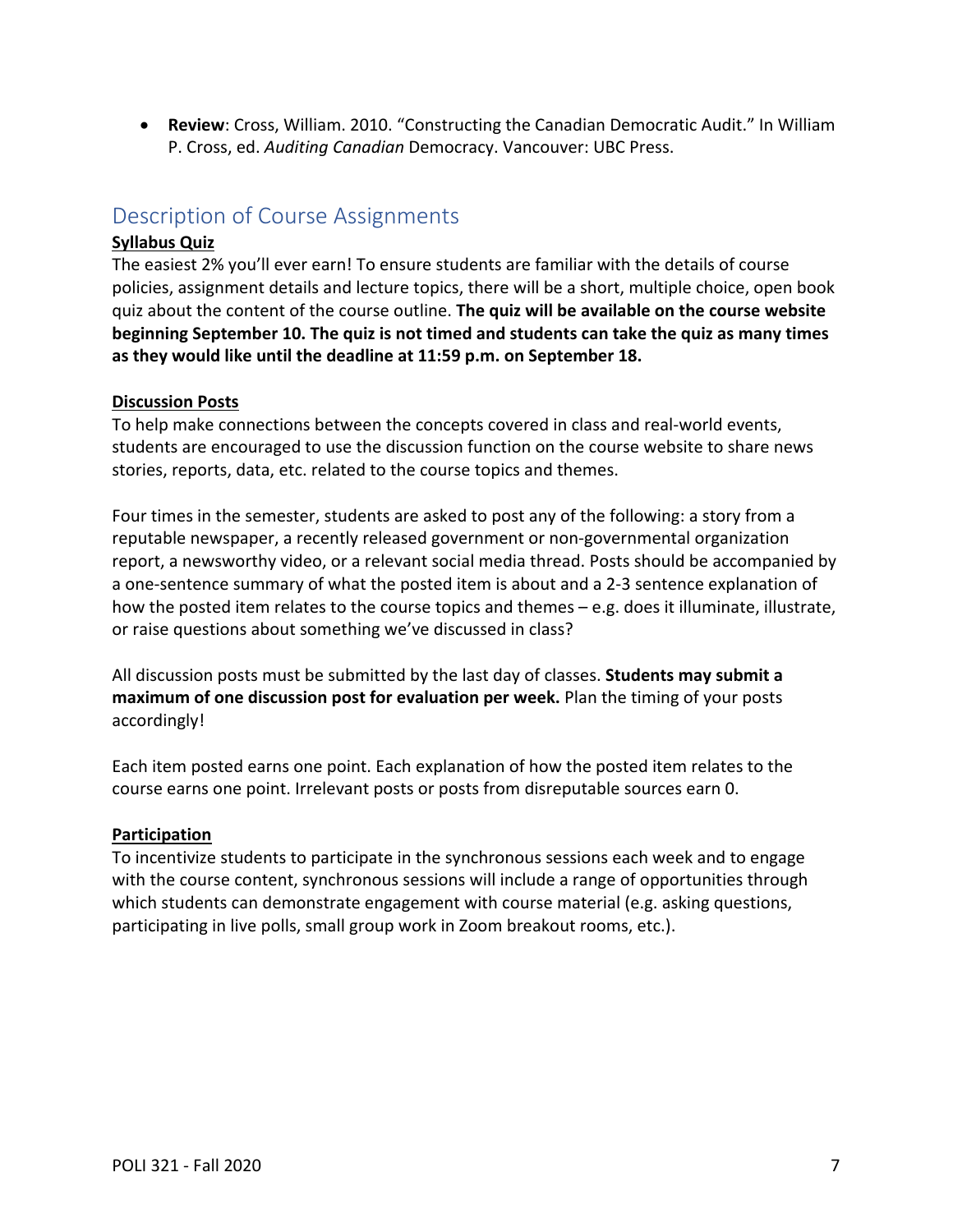### **Quizzes**

To encourage students to keep up with readings and lectures, and to provide students with an opportunity to check in on their understanding of course material and concepts throughout the semester (and before the final exam rolls around!), there will be three brief multiple-choice quizzes. Quizzes will cover assigned readings and lecture content covered up to the week before the quiz date (i.e. Quiz 1 in week 4 will cover the content from weeks 1-3; Quiz 2 in week 7 will cover the content from weeks 4-6, Quiz 3 in week 11 will cover the content from weeks 7- 10).

**Quizzes will be available on the course website from 11:59 p.m. the Sunday before the quiz until 11:59 p.m. on the Monday each quiz is due (September 28, October 19, November 16). Students can complete the quiz at any time during this 24-hour period. Quizzes should take 20 minutes to complete. Students will be given 30 minutes to complete each quiz to allow for any technology issues that may arise.**

Students' final grade for the quizzes will be based on their best two quiz scores. No make-up quizzes will be offered since the lowest grade is automatically dropped.

#### **Annotated Bibliography & Outline**

Gathering, summarizing, and assessing evidence are important skills for writing a research paper (they're also useful skills outside the university!), but we don't often get the chance to practice these skills on their own. A clearly articulated thesis statement and logically organized writing are key elements of writing a strong research paper.

The annotated bibliography and outline assignment gives students the opportunity to focus on (1) gathering, summarizing, and assessing evidence from scholarly sources, (2) clarifying the argument they will make in response to the research question they are answering and (2) how they will organize their research paper in a way that lets them make their argument most convincingly. Students will draft an annotated bibliography, clearly articulate the thesis they plan to defend in their research paper, and identify the supporting evidence/premises they will use in a short (maximum one-page) outline of their paper.

Students will build on the work completed for the annotated bibliography and outline for the final research paper (details below). Annotated bibliography and outline assignments submitted by the deadline will receive feedback that students can integrate in the final version of their research paper.

# **The annotated bibliography and outline must be submitted through the course website by 11:59 p.m. on October 26.**

*Research questions, grading criteria and detailed instructions for the annotated bibliography and outline will be posted on the course website.*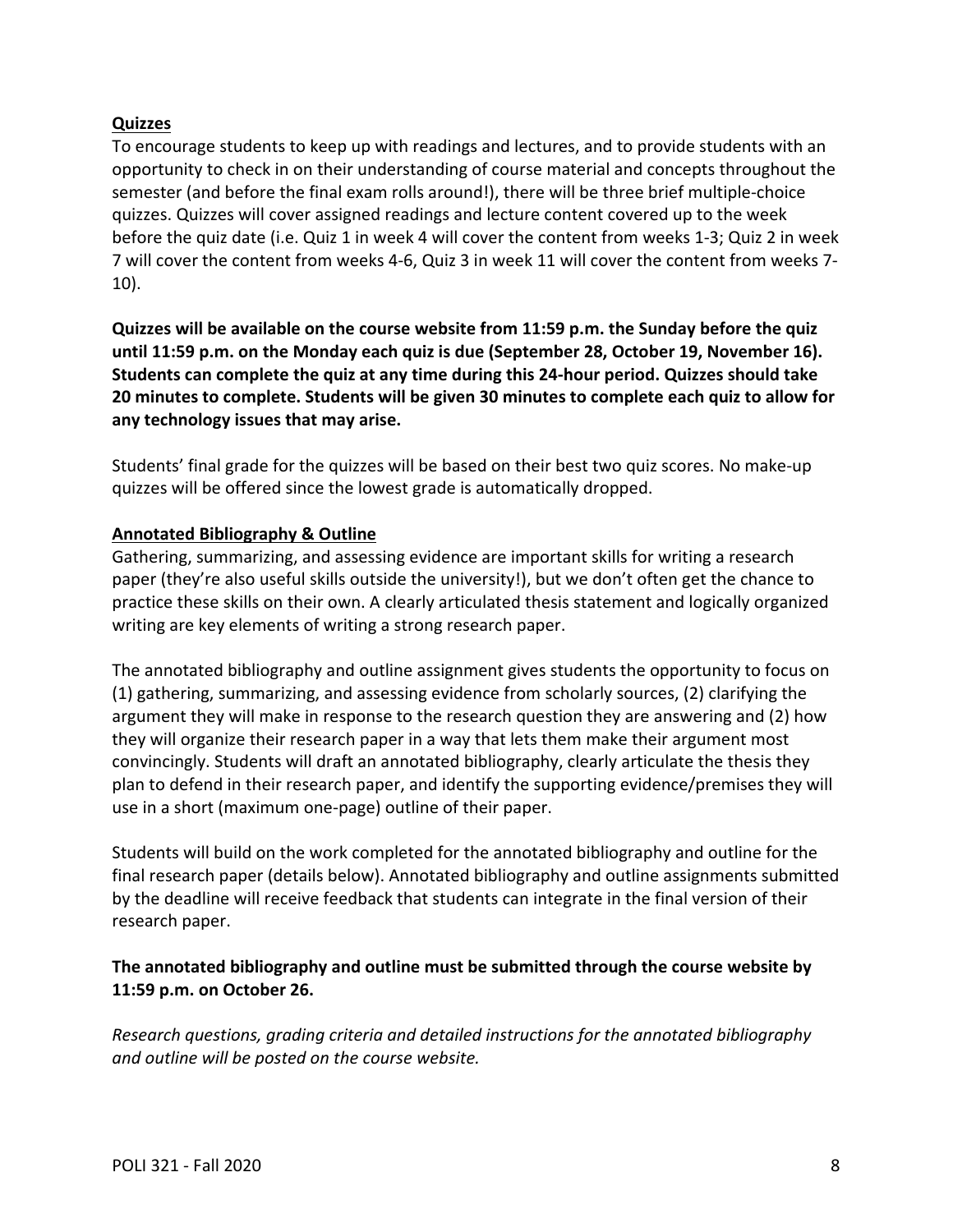#### **Research Paper**

The research paper (2000-2500 words) builds on the learning throughout the course and provides an opportunity to examine an aspect of Canadian politics in greater depth. It is also an opportunity for students to practice important transferrable skills, including gathering, synthesizing and evaluating evidence as well as developing and communicating persuasive evidence-based arguments. The research paper brings together and builds upon the earlier work completed for the annotated bibliography and outline assignment.

# **The research paper must be submitted through the course website by 11:59 p.m. on November 27.**

*Grading criteria for the research paper will be posted on the course website.* 

#### **Final Take-Home Exam**

To ensure that students have a strong critical understanding of the course material and the connections between topics, the final exam will cover all the material covered in the course. The final exam will be administered as a take-home. Students will have 48 hours to complete the exam. Details of the exam format/question types will be discussed in class and announced on the course website. **The final take-home exam questions will be posted on the course website at 3 p.m. on December 9 and the completed exam must be submitted through the course website by 3 p.m. on December 11.**

# <span id="page-8-0"></span>Writing Statement

Written assignments are often required in Political Science courses, and the quality of writing skills, including but not limited to such elements as grammar, punctuation, sentence structure, clarity, citation, and organization, will be taken into account in the determination of grades. Students are encouraged to make use of the services offered through Writing Support Services in the Student Success Centre by contacting them at [http://www.ucalgary.ca/ssc/writing](http://www.ucalgary.ca/ssc/writing-support)[support.](http://www.ucalgary.ca/ssc/writing-support)

# <span id="page-8-1"></span>Grading Scale

<span id="page-8-2"></span>

| A+ (91-100) | B+ (77-79)    | $C+ (67-69)$  | $D+ (55-59)$ |
|-------------|---------------|---------------|--------------|
| A (85-90)   | B (73-76)     | $C(63-66)$    | $D(50-54)$   |
| A- (80-84)  | $B - (70-72)$ | $C - (60-62)$ | $F(0-49)$    |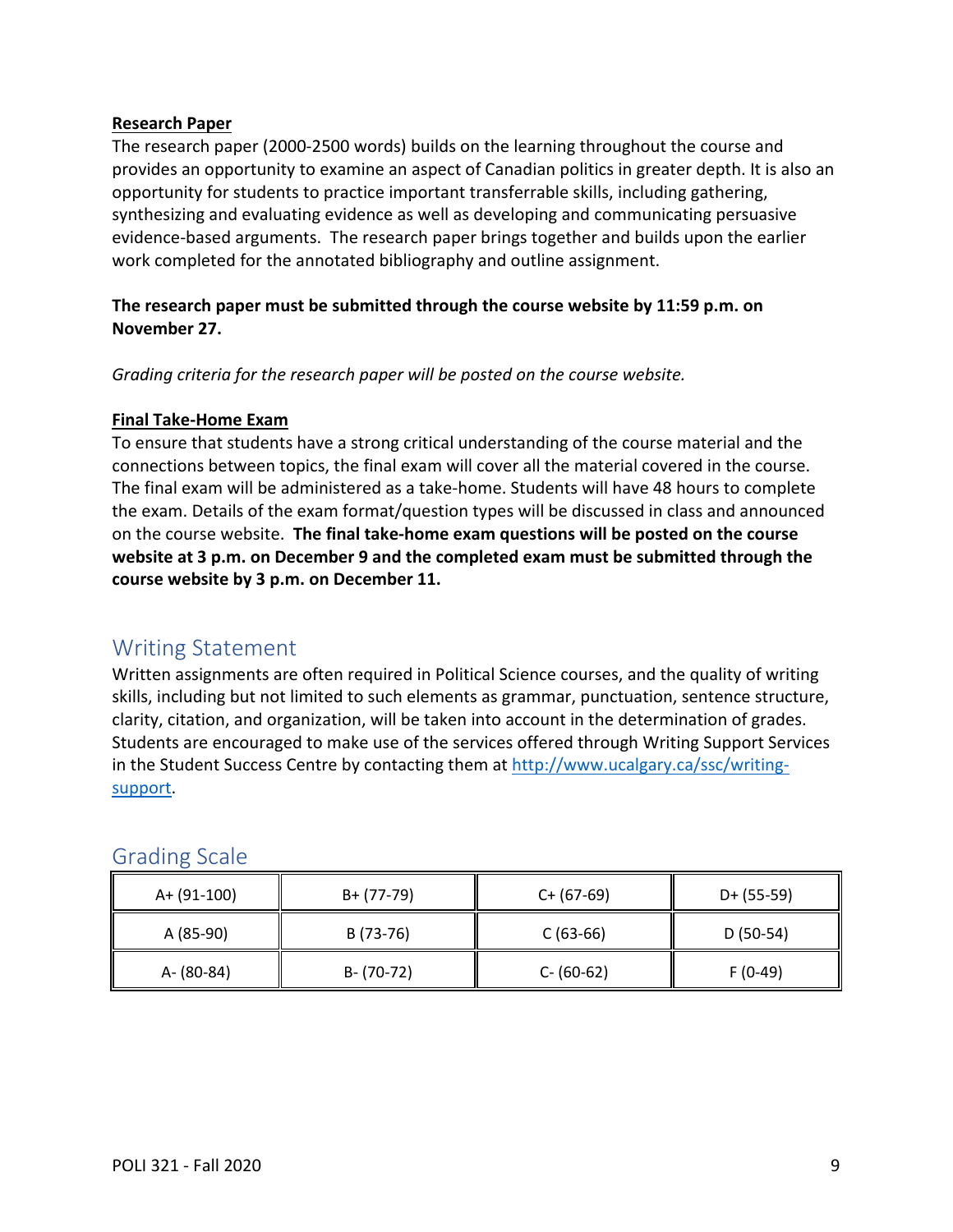# Course Policies

#### **Course Communication**

Office hours are usually the best way to get an effective response on an issue from me. I will post blocks of time within which students can sign up for a time slot on the course website. Email communication is best for dealing with logistical and/or administrative issues (e.g. providing documentation to request an extension, reminding me to share that link I mentioned in class, asking for clarification on something that isn't covered in the syllabus). If you have a question about course content, ideas, or concepts your best bet is to come to my office hours for a (virtual) in-person chat.

If you are contacting me by email, please use your university email address and include the course code in the subject line. I check email from Monday to Friday and will do my best to respond to emails within two business days. Your patience is appreciated if it takes me a bit longer to respond, but if your matter is urgent and you haven't heard from me within two business days, you can send a follow up email nudge.

#### **Late Penalties**

Late assignments will be subject to a late penalty of 5% per day (including weekends) of the total marks for the assignment. Assignments submitted five calendar days beyond the due date will be assigned a grade of zero. Assignments handed in AFTER the work has been returned to the class cannot be marked for credit. Accommodations due to late registration into the course will NOT be approved.

#### **Extensions**

Normally, extensions for written work will only be granted in exceptional circumstances, at the discretion of the instructor, and with acceptable written documentation. Extensions can also be granted for students registered with Student Accessibility Services. Extensions will only be granted prior to the due date of an assignment. If you require an extension, please notify me as soon as possible.

#### **Grade Appeals**

Grades are assigned based on an assessment of the quality of the work submitted. If you think a grade should be reconsidered, you must provide a half-page written explanation outlining why you think the assigned grade is misaligned with the quality of the work that was submitted. This explanation should make specific reference to the grading guidelines. This explanation should be submitted by email to your TA, along with a copy of the graded assignment. There is a 48 hour "cooling off" period after getting a graded assignment back in which you may not submit an appeal. All grade appeals must be submitted within one week of the end of the "cooling off" period. Please note that requests for reassessment based on needing to maintain a scholarship, support law/grad school applications, or other reasons unrelated to the content of the work submitted, will not be considered as valid reasons for appeal. Please note that after reviewing an assignment, a grade can be adjusted either up or down.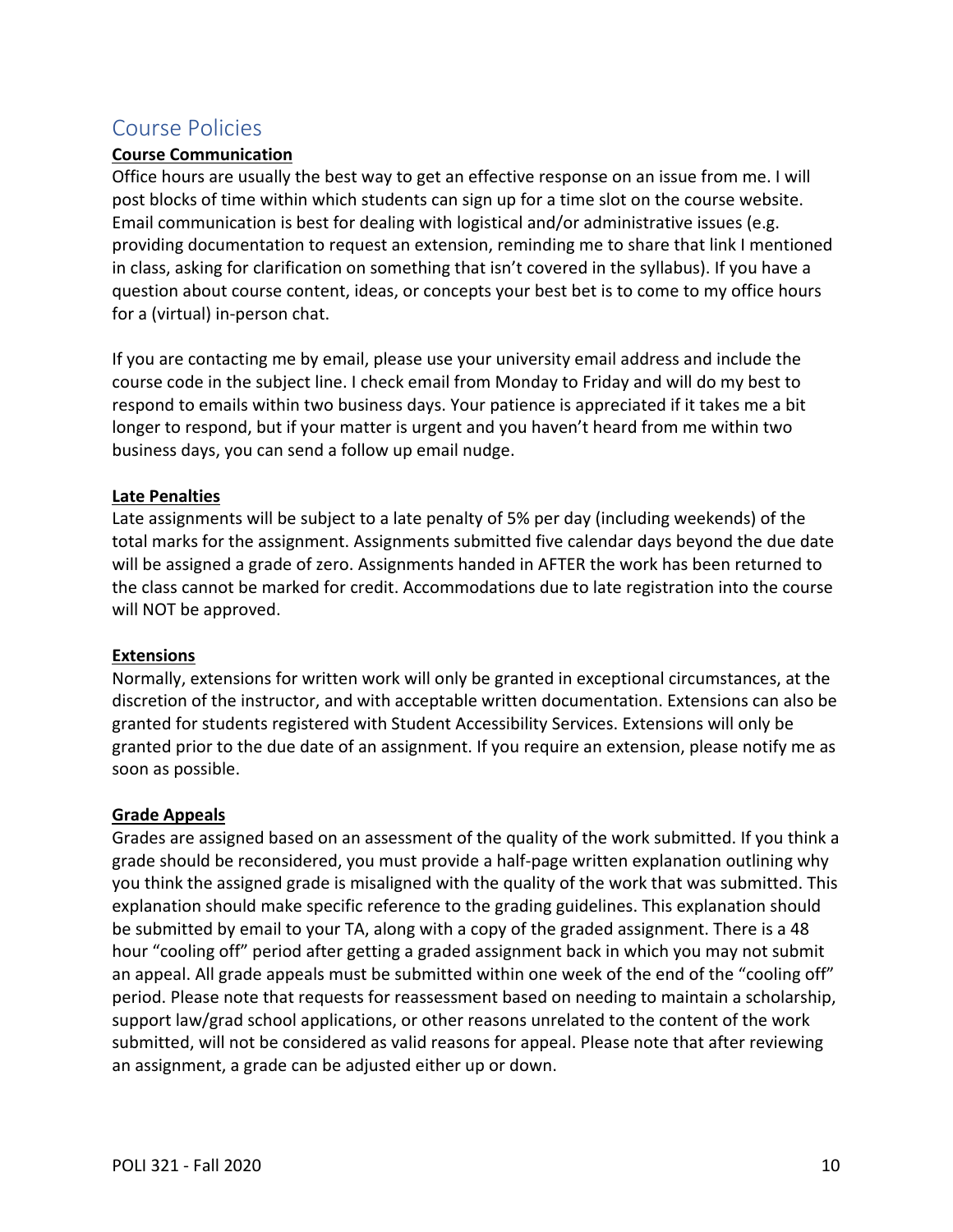#### **Equity Statement**

The University of Calgary is committed to equity and respect for diversity. All members of the learning environment in this course should strive to create an atmosphere of mutual respect. As a course instructor, I will neither condone nor tolerate behaviour that undermines the dignity or self-esteem of any individual in this course and wish to be alerted to any attempt to create an intimidating or hostile environment. It is our collective responsibility to create a space that is inclusive and welcomes discussion. Discrimination, harassment and hate speech in any course forums will not be tolerated. If you have any questions, comments, or concerns you may contact the University of Calgary Student Conduct Office at [conduct@ucalgary.ca](mailto:conduct@ucalgary.ca) .

#### **Statement on Academic Integrity**

Academic integrity is fundamental to learning and achieving course goals. The assignments in this course are designed to give you an opportunity to learn important skills and concepts over the course of your degree by making honest attempts through your own thinking, writing, and hard work.

I encourage you to review the University of Calgary's Student Academic Misconduct Policy [\(https://ucalgary.ca/policies/files/policies/student-academic-misconduct-policy.pdf](https://ucalgary.ca/policies/files/policies/student-academic-misconduct-policy.pdf) ). It outlines the rules for acceptable academic behaviour and you are expected to know the rules.

**If you have questions about appropriate research and citation methods, or if you aren't sure if something is allowed or would constitute academic misconduct, PLEASE reach out to me for additional information.** 

# <span id="page-10-0"></span>Important Department Policies and Information

# **Supporting Documentation and the Use of a Statutory Declaration**

As stated in the University Calendar:

"Students may be asked to provide supporting documentation for an exemption/special request. This may include, but is not limited to, a prolonged absence from a course where participation is required, a missed course assessment, a deferred examination, or an appeal. Students are encouraged to submit documentation that will support their situation. Supporting documentation may be dependent on the reason noted in their personal statement/explanation provided to explain their situation. This could be medical certificate/documentation, references, police reports, invitation letter, third party letter of support or a statutory declaration etc. The decision to provide supporting documentation that best suits the situation is at the discretion of the student. Students cannot be required to provide specific supporting documentation, such as a medical note.

Students can make a Statutory Declaration as their supporting documentation (available at [ucalgary.ca/registrar\)](http://www.ucalgary.ca/registrar). This requires students to make a declaration in the presence of a Commissioner for Oaths. It demonstrates the importance of honest and accurate information provided and is a legally binding declaration. Several registered Commissioners for Oaths are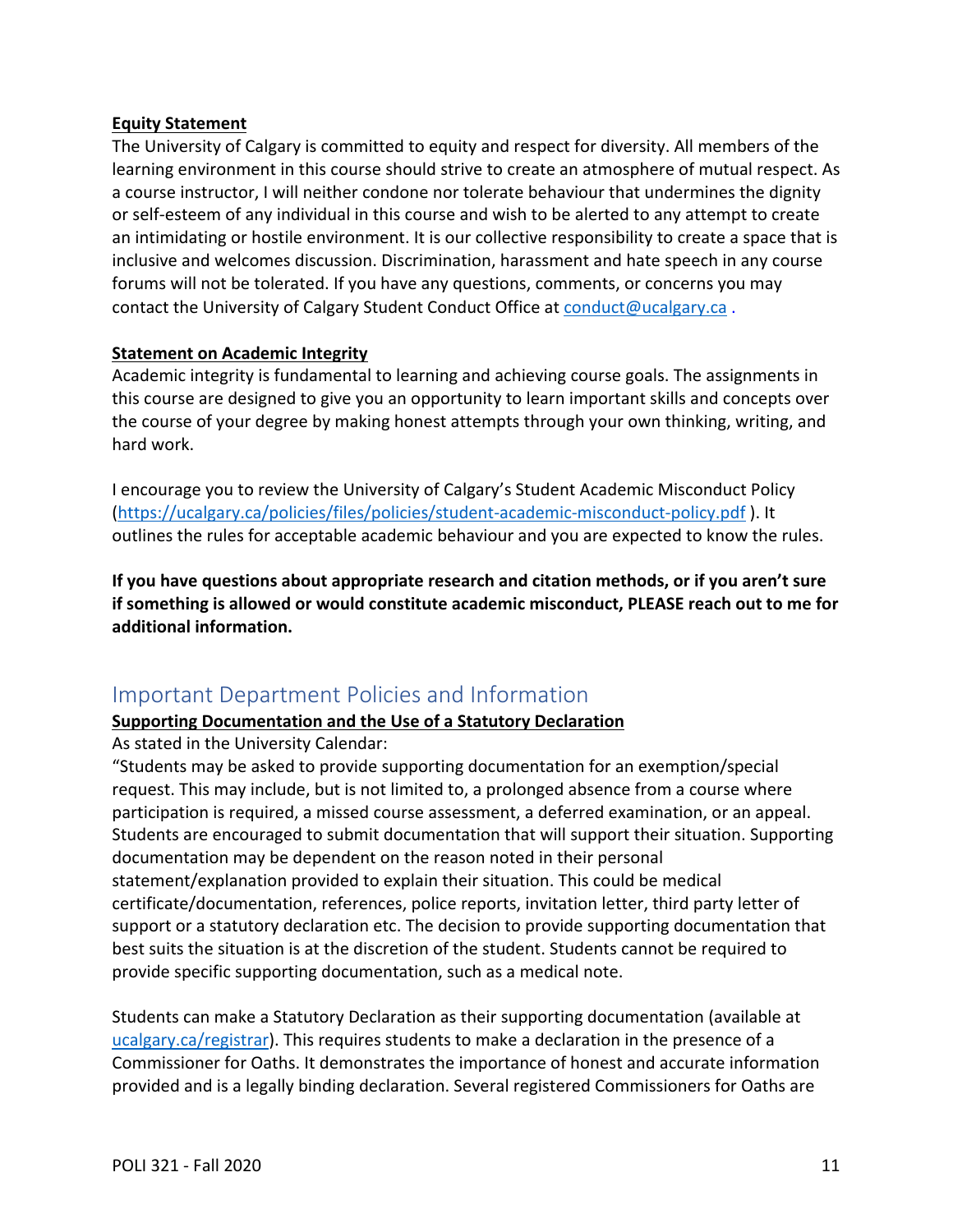available to students at no charge, on campus. For a list of locations to access a Commissioners for Oaths, visit [ucalgary.ca/registrar\)](http://www.ucalgary.ca/registrar).

Falsification of any supporting documentation will be taken very seriously and may result in disciplinary action through the Academic Discipline regulations or the Student Non-Academic Misconduct policy."

This statement is accessible at:<https://www.ucalgary.ca/pubs/calendar/current/m-1.html>

# **Absence From a Mid-term Examination**

Students who are absent from a scheduled term test or quiz for legitimate reasons are responsible for contacting the instructor via email within 48 hours of the missed test to discuss alternative arrangements. A copy of this email may be requested as proof of the attempt to contact the instructor. Any student who fails to do so forfeits the right to a makeup test.

# **Deferral of a Final Examination**

Deferral of a final examination can be granted for reasons of illness, domestic affliction, and unforeseen circumstances, as well as to those with three (3) final exams scheduled within a 24 hour period. Deferred final exams will not be granted to those who sit the exam, who have made travel arrangements that conflict with their exam, or who have misread the examination timetable. The decision to allow a deferred final exam rests not with the instructor but with Enrolment Services. Instructors should, however, be notified if you will be absent during the examination. The Application for Deferred Final Exam, deadlines, requirements and submission instructions can be found on the Enrolment Services website at [https://www.ucalgary.ca/registrar/exams/deferred-exams.](https://www.ucalgary.ca/registrar/exams/deferred-exams)

# **Appeals**

If a student has a concern about the course or a grade they have been assigned, they must first discuss their concerns with the instructor. If this does not resolve the matter, the student then proceed with an academic appeal. The first step in an academic appeal is to set up a meeting with the Department Head. Appeals must be requested within 15 days of receipt of the graded assignment.

# **University Regulations**

Students are responsible for familiarizing themselves with the University policies found in the Academic Regulations sections of the Calendar at [www.ucalgary.ca/pubs/calendar/current/academic-regs.html.](http://www.ucalgary.ca/pubs/calendar/current/academic-regs.html)

# **Student Accommodations**

Students seeking an accommodation based on disability or medical concerns should contact Student Accessibility Services; SAS will process the request and issue letters of accommodation to instructors. For additional information on support services and accommodations for students with disabilities, visit [www.ucalgary.ca/access/.](http://www.ucalgary.ca/access/)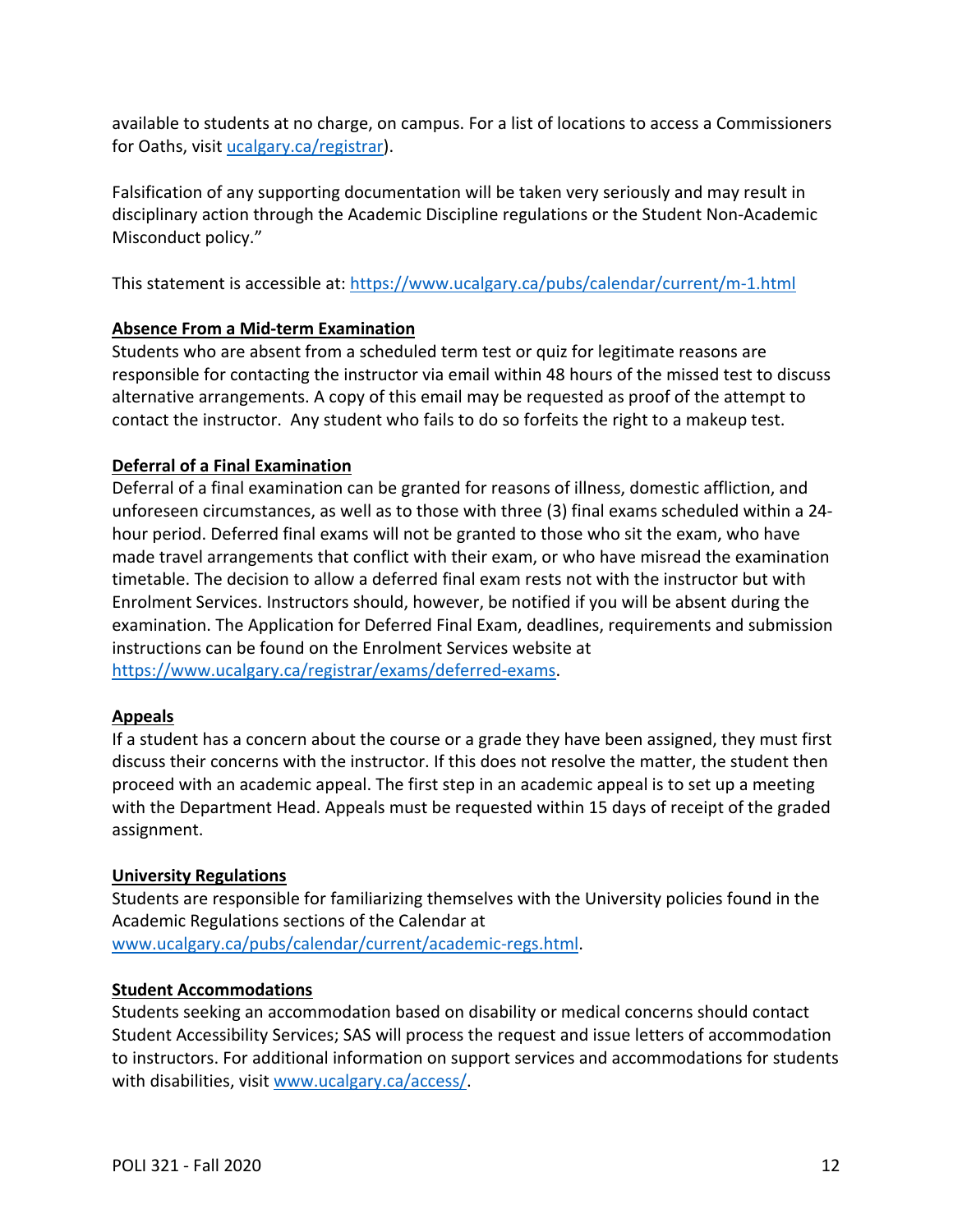Students who require an accommodation in relation to their coursework based on a protected ground other than disability should communicate this need in writing to their Instructor.

The full policy on Student Accommodations is available at [http://www.ucalgary.ca/policies/files/policies/student-accommodation-policy.pdf.](http://www.ucalgary.ca/policies/files/policies/student-accommodation-policy.pdf)

# **Plagiarism and Other Forms of Academic Misconduct**

Academic misconduct in any form (e.g. cheating, plagiarism) is a serious academic offence that can lead to disciplinary probation, suspension or expulsion from the University. Students are expected to be familiar with the standards surrounding academic honesty; these can be found in the University of Calgary calendar at [http://www.ucalgary.ca/pubs/calendar/current/k.html.](http://www.ucalgary.ca/pubs/calendar/current/k.html) Such offences will be taken seriously and reported immediately, as required by Faculty of Arts policy.

# **Required Access to Technology**

Please see the University's resource page at [https://ucalgary.service](https://ucalgary.service-now.com/it?id=kb_article&sys_id=86e7438013753ac06f3afbb2e144b031)[now.com/it?id=kb\\_article&sys\\_id=86e7438013753ac06f3afbb2e144b031](https://ucalgary.service-now.com/it?id=kb_article&sys_id=86e7438013753ac06f3afbb2e144b031)

# **Copyright Legislation**

As stated in the University of Calgary Calendar, Academic Regulations, "students are required to read the University of Calgary policy on Acceptable Use of Material Protected by Copyright and requirements of the copyright act to ensure they are aware of the consequences of unauthorised sharing of course materials (including instructor notes, electronic versions of textbooks etc.). Students who use material protected by copyright in violation of this policy may be disciplined under the Non-Academic Misconduct Policy."

[https://www.ucalgary.ca/policies/files/policies/acceptable-use-of-electronic-resources-and](https://www.ucalgary.ca/policies/files/policies/acceptable-use-of-electronic-resources-and-information-policy.pdf)[information-policy.pdf](https://www.ucalgary.ca/policies/files/policies/acceptable-use-of-electronic-resources-and-information-policy.pdf) and<https://laws-lois.justice.gc.ca/eng/acts/C-42/index.html>

# **Instructor Intellectual Property**

Course materials created by instructors (including presentations and posted notes, labs, case studies, assignments and exams) remain the intellectual property of the instructor. These materials may NOT be reproduced, redistributed or copied without the explicit consent of the instructor. The posting of course materials to third party websites such as note-sharing sites without permission is prohibited. Sharing of extracts of these course materials with other students enrolled in the course at the same time may be allowed under fair dealing.

# **Freedom of Information and Protection of Privacy (FOIP)**

FOIP legislation requires that instructors maintain the confidentiality of student information. In practice, this means that student assignment and tests cannot be left for collection in any public place without the consent of the student. It also means that grades cannot be distributed via email. Final exams are kept by instructors but can be viewed by contacting them or the main office in the Department of Political Science. Any uncollected assignments and tests meant to be returned will be destroyed after six months from the end of term; final examinations are destroyed after one year.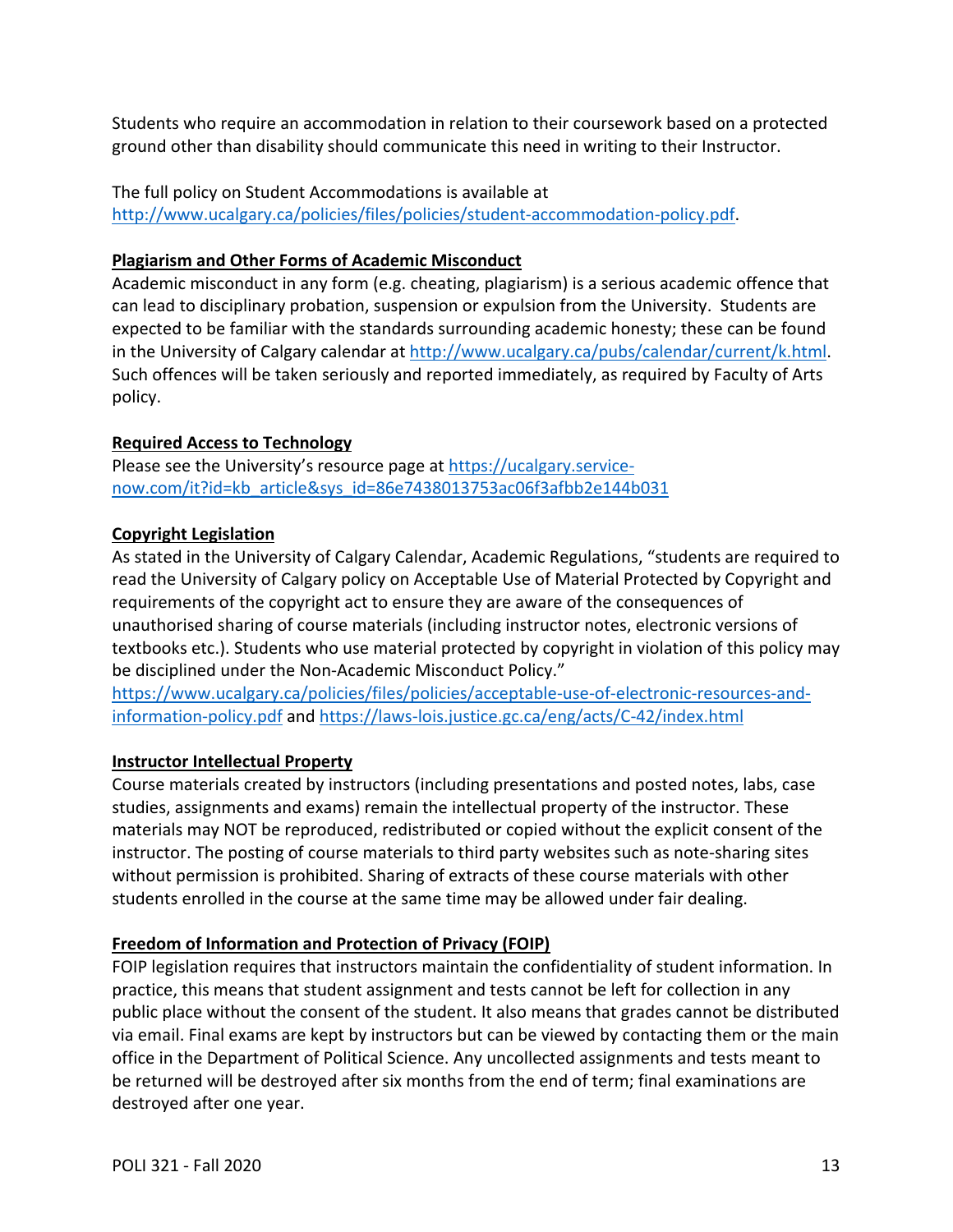#### **Faculty of Arts Program Advising and Student Information Resources**

For program planning and advice, please consult with the Arts Students' Centre by calling 403- 220-3580 or by email at [artsads@ucalgary.ca.](mailto:artsads@ucalgary.ca) You can also visit [arts.ucalgary.ca/advising](http://arts.ucalgary.ca/advising) for program assistance.

For registration (add/drop/swap), paying fees and assistance with your Student Centre, contact Enrolment Services at (403) 210-ROCK [7625].

#### **Important Contact Information**

Faculty of Arts Undergraduate Students' Union Representatives Phone: 403-220-6551 Email: [arts1@su.ucalgary.ca,](mailto:arts1@su.ucalgary.ca) [arts2@su.ucalgary.ca,](mailto:arts2@su.ucalgary.ca) [arts3@su.ucalgary.ca,](mailto:arts3@su.ucalgary.ca) [arts4@su.ucalgary.ca](mailto:arts4@su.ucalgary.ca) Students' Union URL: [www.su.ucalgary.ca](http://www.su.ucalgary.ca/)

Graduate Students' Association Phone: 403-220-5997 Email: [askgsa@ucalgary.ca](mailto:askgsa@ucalgary.ca) URL: [www.ucalgary.ca/gsa](http://www.ucalgary.ca/gsa)

Student Ombudsman Phone: 403-220-6420 Email: [ombuds@ucalgary.ca](mailto:ombuds@ucalgary.ca)

#### **Campus Mental Health Resources**

The University of Calgary recognizes the pivotal role that student mental health plays in physical health, social connectedness and academic success, and aspires to create a caring and supportive campus community where individuals can freely talk about mental health and receive supports when needed. We encourage you to explore the excellent mental health resources available throughout the university community, such as counselling, self-help resources, peer support or skills-building available through the following resources:

*SU Wellness Centre:* <http://www.ucalgary.ca/wellnesscentre/>

*Student Wellness Services:* <https://www.ucalgary.ca/wellness-services/services/mental-health-services>

*Campus Mental Health Strategy website:* <https://www.ucalgary.ca/mentalhealth/>**.**